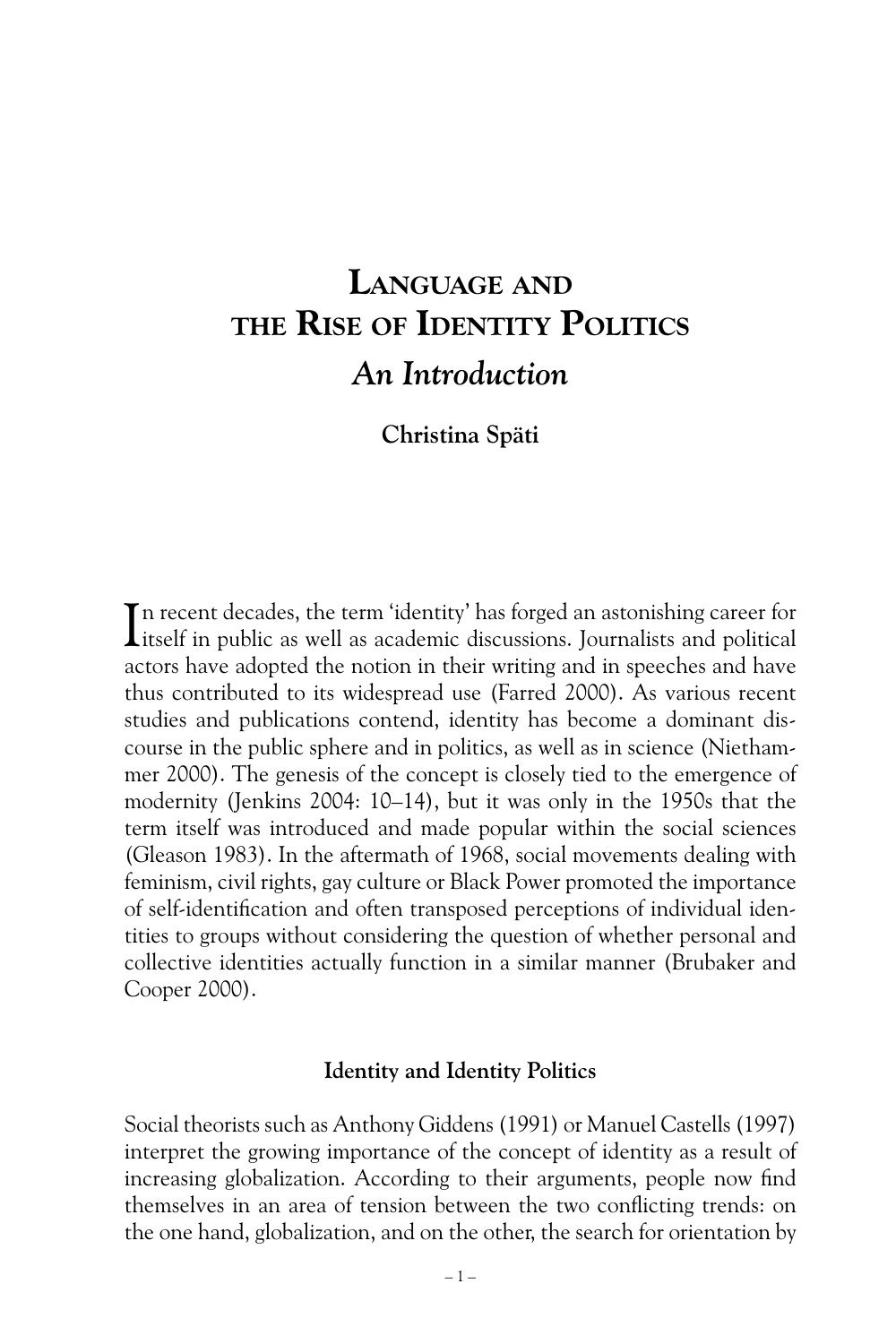means of identity constructions. In the context of the technological revolution, the transformation of capitalism and the trend towards a greater flexibility within the working world, people tend to invoke the alleged importance of collective identity, be it on the basis of religion, gender, language or culture, or by stressing the importance of affiliation with a nation or an ethnic group.

In spite of the widespread use of the notion of identity, its conceptualization remains difficult and the term itself rather fuzzy, which makes it tricky to deal with notions of identity and identification. Several difficulties can be noted. First of all, as Siniša Malešević (2006: 13) points out, the concept of identity has not only gained almost universal acceptance, but this fact has also resulted in the renunciation of any questioning of its very existence. Nowadays, there seems to be a large consensus to support the idea that every person has an identity, and that groups can be defined through their collective identity. Accordingly, there are practically no discussions on the question of whether or not identities exist in the first place.

Furthermore, there are no accurate determinations of the notion of identity. On the contrary, definitions of identity vary strongly. While it might be useful to differentiate between individual and collective identity, the two phenomena are also frequently mixed together. For instance, we often find deductions from individual identity to collective identity (Straub 2002). This process is facilitated by the fact that people tend to find it difficult to separate personal identity from collective identity, and that symbolic representations of identity are in continuous need of negotiation inside the larger framework of society and its conceptions of a collective identity (Dusche 2010: 84–87). However, according to Jan Assmann (2007: 132), one important difference between the two dimensions of identity lies in the fact that individual identity premises the corporal existence of the person. Collective identity, on the other hand, does not imply an actual, existing social body, but rather something that is socially constructed and used as a metaphor or an imagined variable.

Another problem lies in the fact that identity is at the same time a practical and an analytical category, as pointed out by Brubaker and Cooper (2000). As a practical category, identity is used to pursue political interests. Political entrepreneurs use identity as an instrument to induce people to collective action by referring to an alleged collective identity. This appears to be all the easier to achieve when we consider how the notion of identity is variable and can be filled with diverging content. Given the widespread dissemination of the term, it is also the case that it does not seem necessary in political debates to clarify exactly what is understood by it, or to disclose normative or ideological interests behind its usage. This turns identity into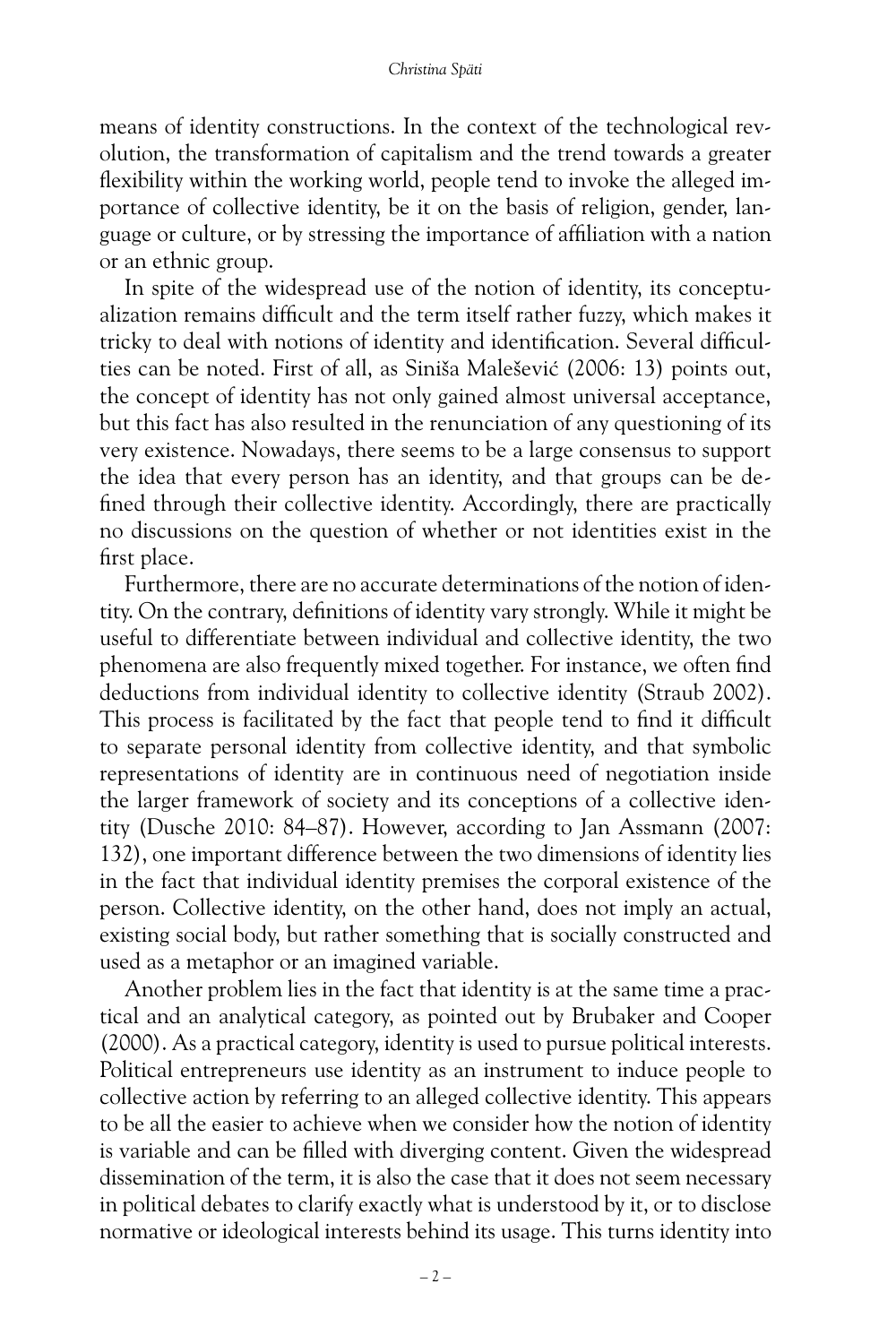#### *Introduction*

an 'elastic category that can be made to accommodate whatever requirements the overall argument demands of it' (Bendle 2002: 12).

Similar difficulties arise when identity is used as an analytical category. Like nation, race or ethnicity, identity is often referred to in scientific work in the same way as it is in practice, which means that it is explicitly or implicitly used in a reifying way (Brubaker and Cooper 2000). In an essentialist manner, language, religion or territory can be used as primordial attachments (Geertz 1973) that supposedly act as 'authentic' markers of a fixed and unchangeable collective identity (Smith 1986; Young 1990).

This essentialist view has been widely criticized, and a constructionist approach to the concept of collective identity has been established in wide swaths of the social and cultural sciences (Calhoun 1994; Wimmer 2002). This approach not only underlines the abilities of collective identities to be formed and changed, which renders them multiple, unstable and contingent; it also points to the strategic usage of collective identity in political debates (Castells 1997).

In recent years, the constructivist approach has also been met with criticism. One critique points to the fact that the importance of power structures in legitimizing or delegitimizing particular identities have not been adequately dealt with by constructivists (Bourdieu 1991). A further point of criticism regarding a 'soft' definition of identity is evoked by Brubaker and Cooper (2000), who lament that the characterization of identity as unstable and fragmented ultimately functions more as an expression of certain attitudes than as a description useful for analysis.

Finally, as has also been pointed out in recent research, it is obvious that large segments of the population understand identity in an essentialist way, meaning that this approach should not be wilfully neglected (O'Reilly 2001). As such, concepts of collective identity – be they presented as ethnically or nationally relevant – might suddenly deploy manifest impacts, even if they are analytically deconstructed by the social sciences (Reese-Schäfer 1999).

Overall there appears to be a significant gap or even contradiction between, on the one hand, the importance attributed to collective identities in political or social debates, and on the other, the theoretical debates that deconstruct identities and describe them as multiple, fluid and fragmented (Bendle 2002). This contradiction and the obvious complexity and inconsistency of the concept of identity has led some researchers to propose abandoning the term altogether (Niethammer 2000). Others, such as Bru baker and Cooper (2000), for example, suggest that instead of identity we should refer to the concepts of 'identification' or 'categorization'. As processual, active terms, they make it possible to avoid the problem of reification and make clear that we are talking about situationally and con-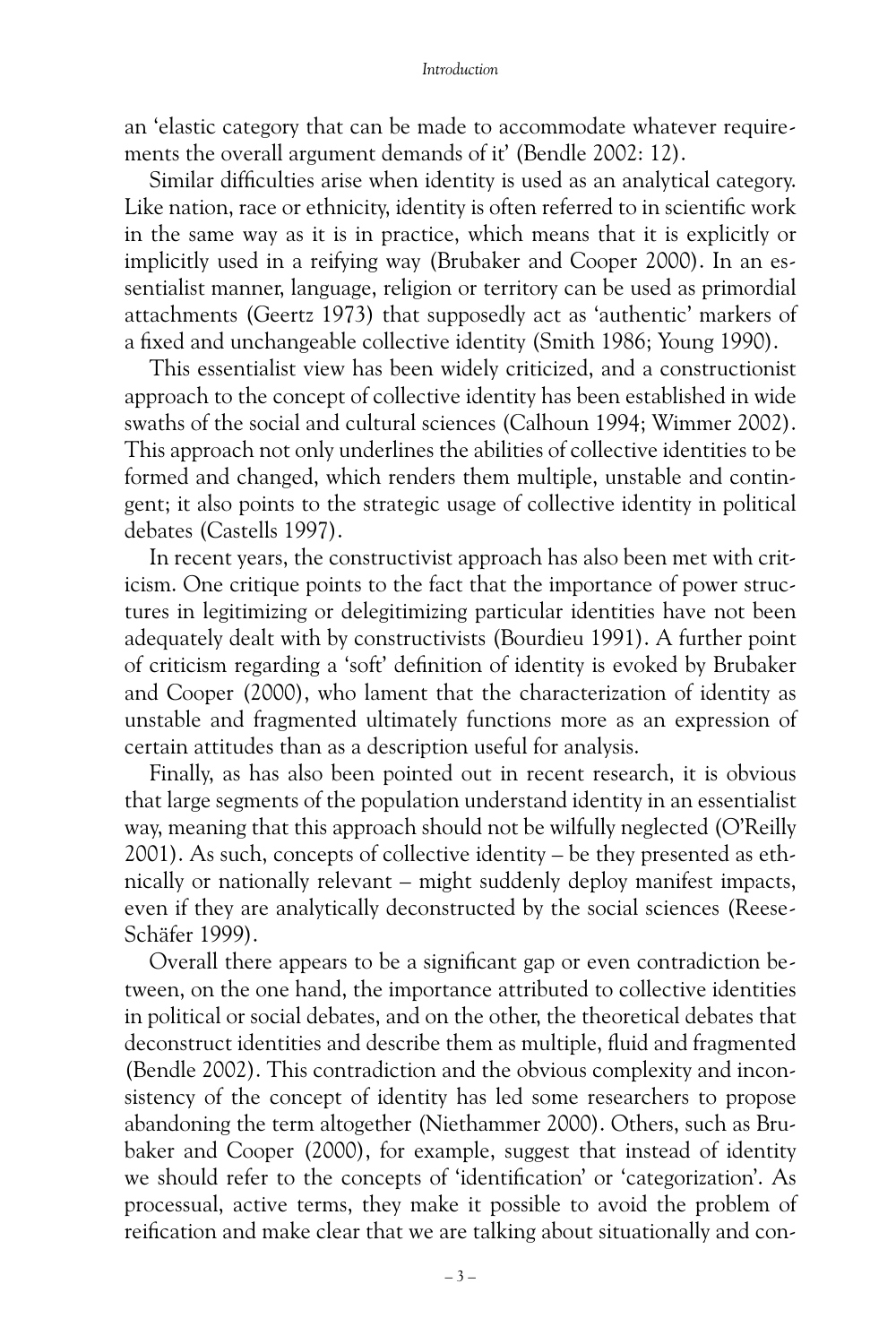textually framed processes (Ivanič 1998: 11; Jenkins 2004: 15–21). Moreover, the term 'identification' asks for specifying agents and therefore puts forward their role in constructions of identity. Finally, this approach takes into account the complexity of collective identity: 'By considering authoritative, institutionalized modes of identification together with alternative modes involved in the practices of everyday life and the projects of social movements, one can emphasize the hard work and long struggles over identification as well as the uncertain outcomes of such struggles' (Brubaker and Cooper 2000: 16).

## **Language and Collective Identity**

In traditional European political theory, language is generally attributed two different functions (Joseph 2004: 15–17).<sup>1</sup> First, language serves as a tool of communication. People who speak the same language can interact, and it is generally agreed that it is impossible for human beings to live in complete isolation. At the same time, a language can be learned in order to enable communication with another person. Second, language also has a symbolic meaning insofar as it is understood as a fundamental and constitutive element of identity, be it personal or collective identity. To some degree, the two functions of language are contradictory, in the sense that language is closely linked to identity, and yet a language can be learned and used in various situations of communication without achieving deeper meaning in terms of identification.

However, the symbolic link between language and, for example, ethnic identity is one that is frequently evoked in public as well as academic discourse. Language is thereby represented as a core marker of the alleged collective identity of the ethnic group concerned, and is frequently even seen as being essentially synonymous with it. According to O'Reilly (2003: 20), 'the connection between language, ethnicity and culture can seem so "natural" that it passes without comment unless challenged'. In their function as categories that serve the construction of communities or demarcation from other communities, language or culture may be used as a means of identifying one's own group and distinguishing it from another group. In this process of inclusion and exclusion, language is referred to as a point of reference for the politicization of cultural difference (Blommaert and Verschueren 1998). Given the extraordinary importance of language in constructions of ethnicity, language politics represent a crucial political and social context in which collective identities are negotiated. In many public debates in linguistically divided societies, language serves as an explanation for diverging political views or varying economic developments.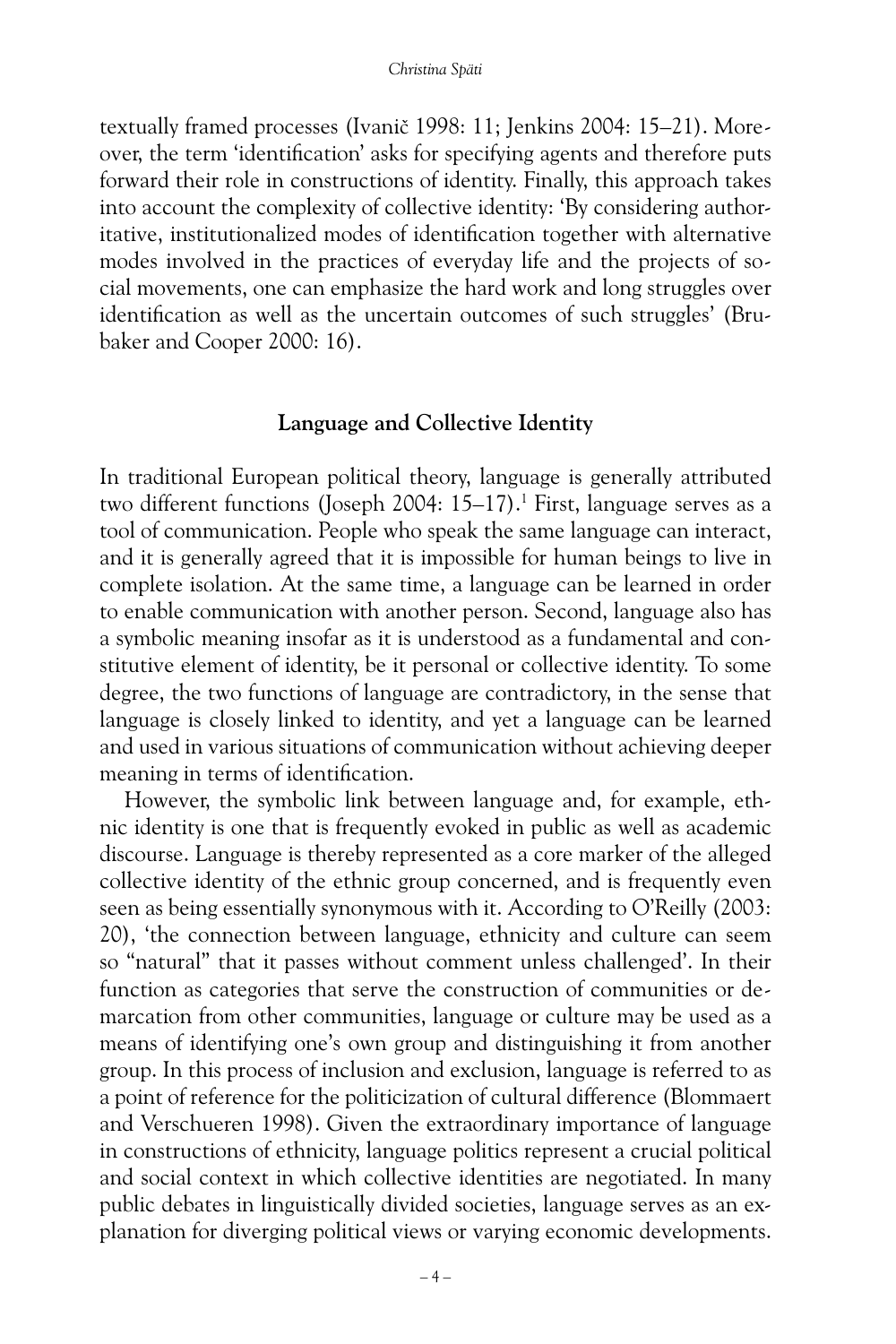#### *Introduction*

Thereby, language is closely linked to culture and appears not only as a key marker of collective identity, but also as something that has a great impact on other identity markers (Späti 2012). However, such assumptions overlook the fact that groups may exist that display communal cultural characteristics but speak different languages. On the other hand, there are countries that are composed of different ethnic groups, but whose inhabitants speak the same language.

As a result of the wide range of highly varied concepts of collective identity and a lack of consensus on how to define them – even in academic research – the assumptions that are made about the relationships between identity and language and between ethnicity and language diverge to a large degree. On the one hand, language is understood as an outstanding feature of ethnic identity. Much like religion, culture, mentality or customs, language is seen within this context as a supposedly objective factor that defines a particular ethnic group as such, and provides its members with a feeling of togetherness. But as Benedict Anderson (1991: 145) writes, since language can be learned, it also allows people to 'be "invited into" the imagined community' and thereby develop a subjective feeling of belonging to a particular group. However, other authors (e.g., Hamers and Blanc 2002) reject the idea of a 'one-to-one correlation' between language and identity. If ethnicity itself is understood as situational and constructed, then it follows that the correlation between language and ethnicity is also the result of a construction (Fishman 1996). Moreover, these authors make the criticism that such a view of a direct relationship between language and identity is driven by a monolingual and monocultural bias, which negates the complex linguistic repertoires of multilingual individuals. In particular, poststructuralist approaches criticize the notion of focusing on a single defining element such as language in the construction of identity and point instead to the hybridity of postmodern identities (Pavlenko and Blackledge 2004).

Reference to the nation has played a major role in the construction of collective identities. As has been shown by various nation-building processes in Europe since the nineteenth century, language has been deemed a key marker of national identity (Gellner 1983; Hobsbawm 1990). First, national elites strained to postulate the importance of having a single language as the national language of the new nation-state and regarded its existence as crucial for the functioning of the state. Second, language served as a cultural hallmark of the national community and as a symbolic demarcation from other nation-states. Under these circumstances, many languages were standardized and local vernaculars were abolished. In other words, as Silverstein (2000) puts it, national languages and national identities arose dialectically.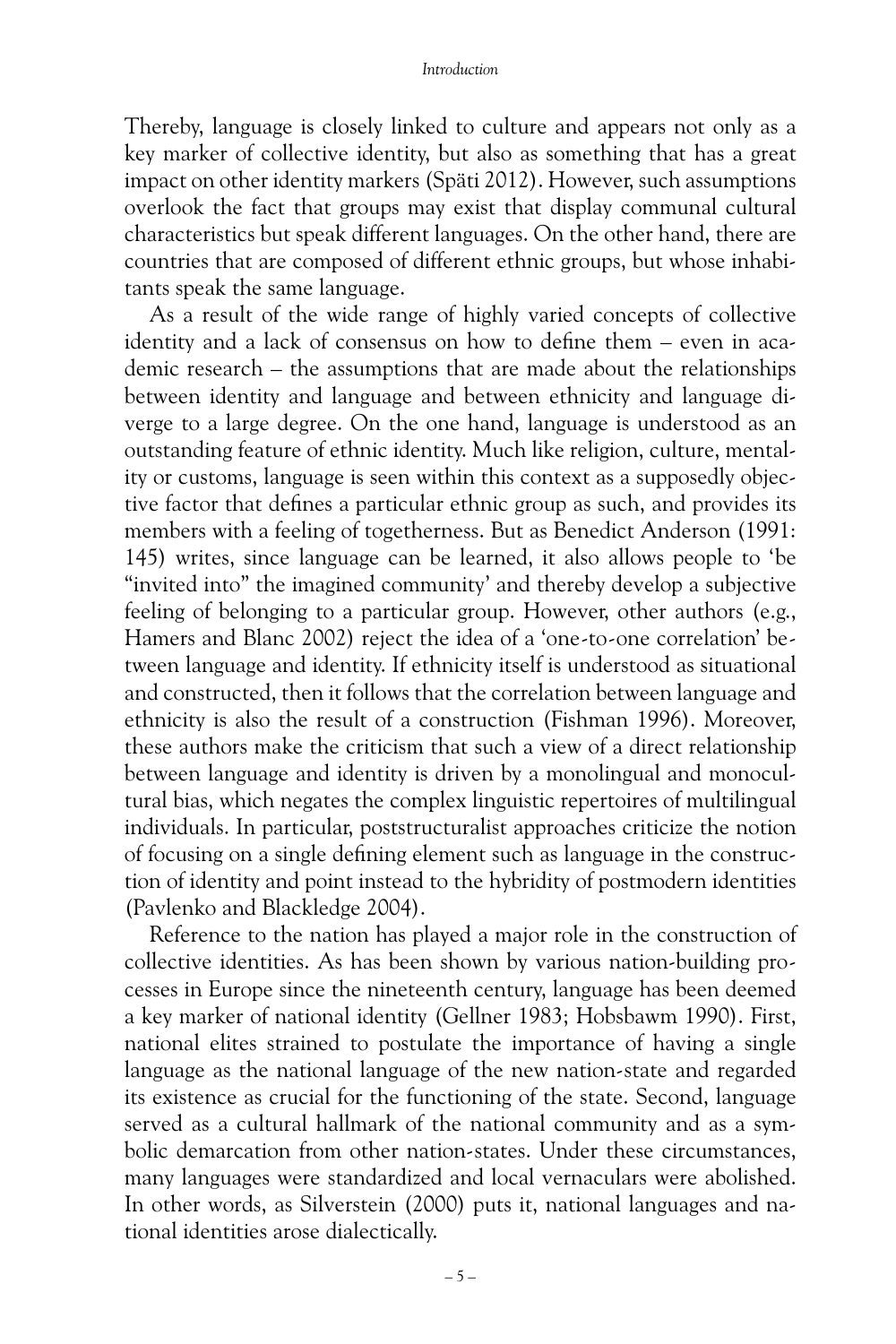The example of Germany in the nineteenth century shows how language served as a significant tool in the process of community building, since it was understood as a constitutive element, as the medium in which social processes received their meaning and where cultural reciprocity was established (Dittrich and Radtke 1990: 22). Accordingly, in the course of their developmental processes, most nation-states tried to present themselves as monolingual – although de facto they were not. In already existing nation-states, too, the question of language took and continues to take a central place. As the rise of ethnic nationalism shows, language and other categories such as religion or ethnic group are immune to any questioning, and politically mobilized for the purposes of the particular group (Connor 1994). In the mainstream discourse of Western public spheres, language is often used as a central category of community in order to exclude other groups, and as a reference point in the politicization of cultural difference (Wodak et al. 1999).

Language policy is the means by which nation-states govern language issues so important to their constitution. According to Spolsky (2004), language policy in speech communities consists of three components that interact and mutually influence each other: language practices, language management and language ideology. Language practice describes the largely unreflective everyday speech of individuals and linguistic groups. Under language management we understand specific measures and interventions in the sense of policies, which aim at controlling, influencing or changing the language practices of a language group. As a rule, these policies are adopted by individuals or institutions that have a certain decision-making power at their disposal. Finally, language ideology describes beliefs and notions of what proper language practices should be. In other words, language ideology can be understood as 'the cultural system of ideas about social and linguistic relationships, together with their loading of moral and political interests' (Irvine 1989: 255). As such, it has to be taken into account when it comes to the examination of the perceptions and positions of political actors in language policy issues.

## **Language and Identity Politics**

Politics of identity can be defined as 'a struggle over the qualities attributed, socially and institutionally, to individuals and groupings of individuals' (Wiley 1994: 131). As such, identity politics are not only politics of recognition (Taylor 1992; Honneth 1995; Fraser 1995), but also of misrecognition (Thompson and Yar 2011), and they are closely associated with questions of inclusion and exclusion. Identity has to be seen as consequen-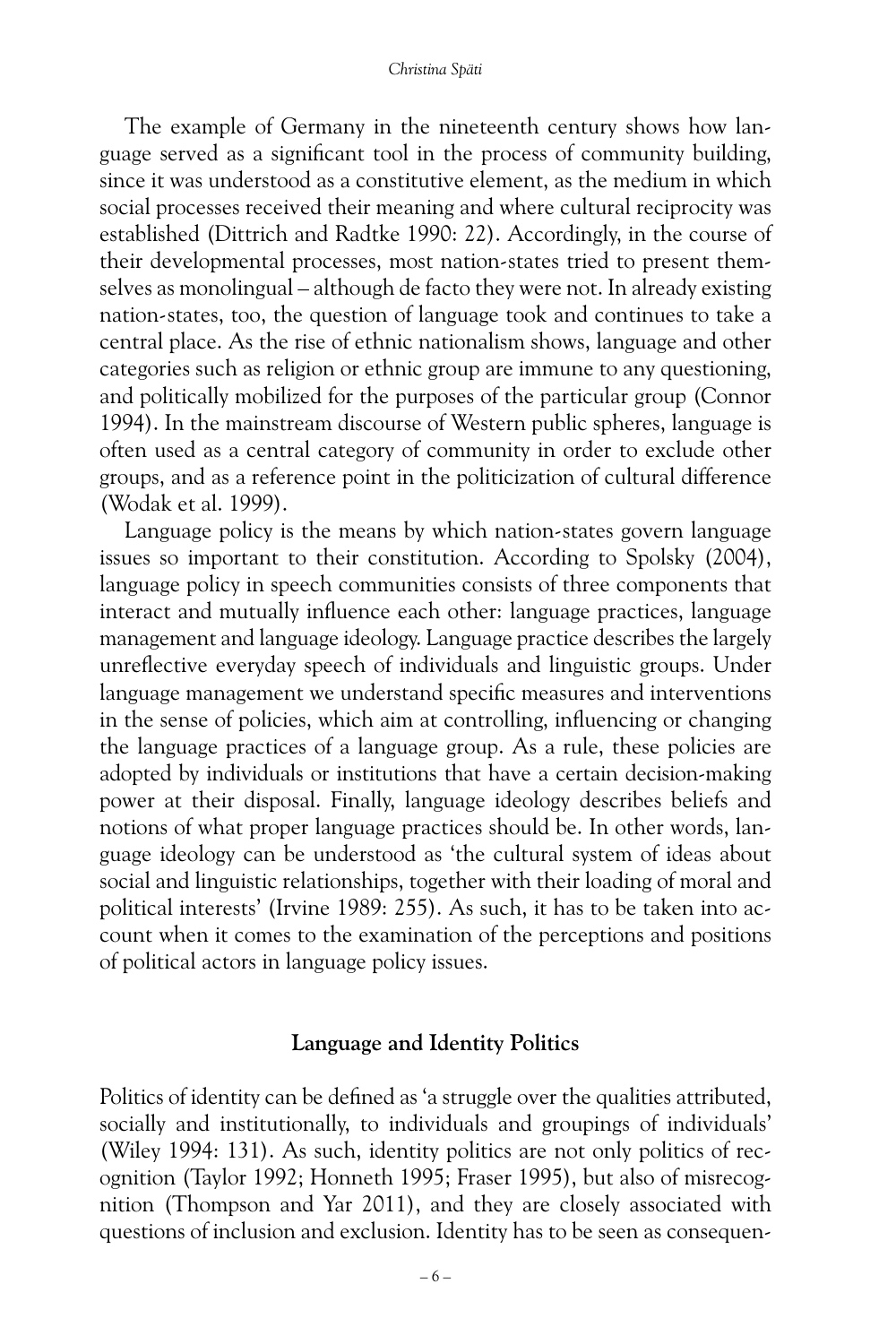tial in terms of allocation, and this allocation concerns resources that are more than just material and economic: 'how you are identified may influence what, and how much, you get' (Jenkins 2004: 174). Moreover, as Bourdieu (1991) has pointed out, the links between identity politics and collective identity are reciprocal. Even though collective identities essentialize somewhat arbitrary divisions among people, once they have been established, they exist as cognitive and mental representations. Identity politics are thus struggles over the monopoly of power to enforce legitimate views of the world, but as such, they also 'make and unmake groups' (Bourdieu 1991: 221).

The variety of ways in which language is seen as an important identity marker in attempts to evoke and strengthen feelings of belonging, and as a vehicle to convey specific cultural characteristics of a community, are reflected in the various contributions to this book.

For a number of different reasons, the book puts a particular focus on the cases of Switzerland and Canada. First, there is a general lack of research studies in English relating to language questions in Switzerland, and the various contributions in this volume therefore close an important research gap. Second, the comparison between Switzerland and Canada provides interesting insights, since the institutional framework of the language politics in the two countries are quite similar, and yet their linguistic policies and their outcomes are quite different (Späti 2015). Third, in both cases, the language politics focus on official languages. It is thus important to also ask about the role and status of autochthonous and immigrant languages as compared to the official languages.

Peter Ives's chapter sets out from the common assumption that there is a clear distinction between the functioning of language as a means of communication and language as a constituent part of identity. However, as he points out, this distinction is blurry as a result of the paradox in the relationship between language and identity. Whereas language constitutes a fundamental part of an individual or collective identity, it is also a learnable structure of communication. In other words, contrary to other features of identity, such as religion or culture, language is a much more permeable aspect of identity, which becomes clear when we consider how individuals can easily be bilingual or multilingual, whereas religious affiliation, for example, generally allows for just a single denomination. After outlining various positions that different authors have taken on this paradox, Ives turns towards Antonio Gramsci's writings on language. Unlike many others, Gramsci refuses to distinguish between the two characteristics of language, but argues instead that they have to be viewed together. This is because during actual linguistic action, both self-identification and the identification of others can occur simultaneously, for instance, when it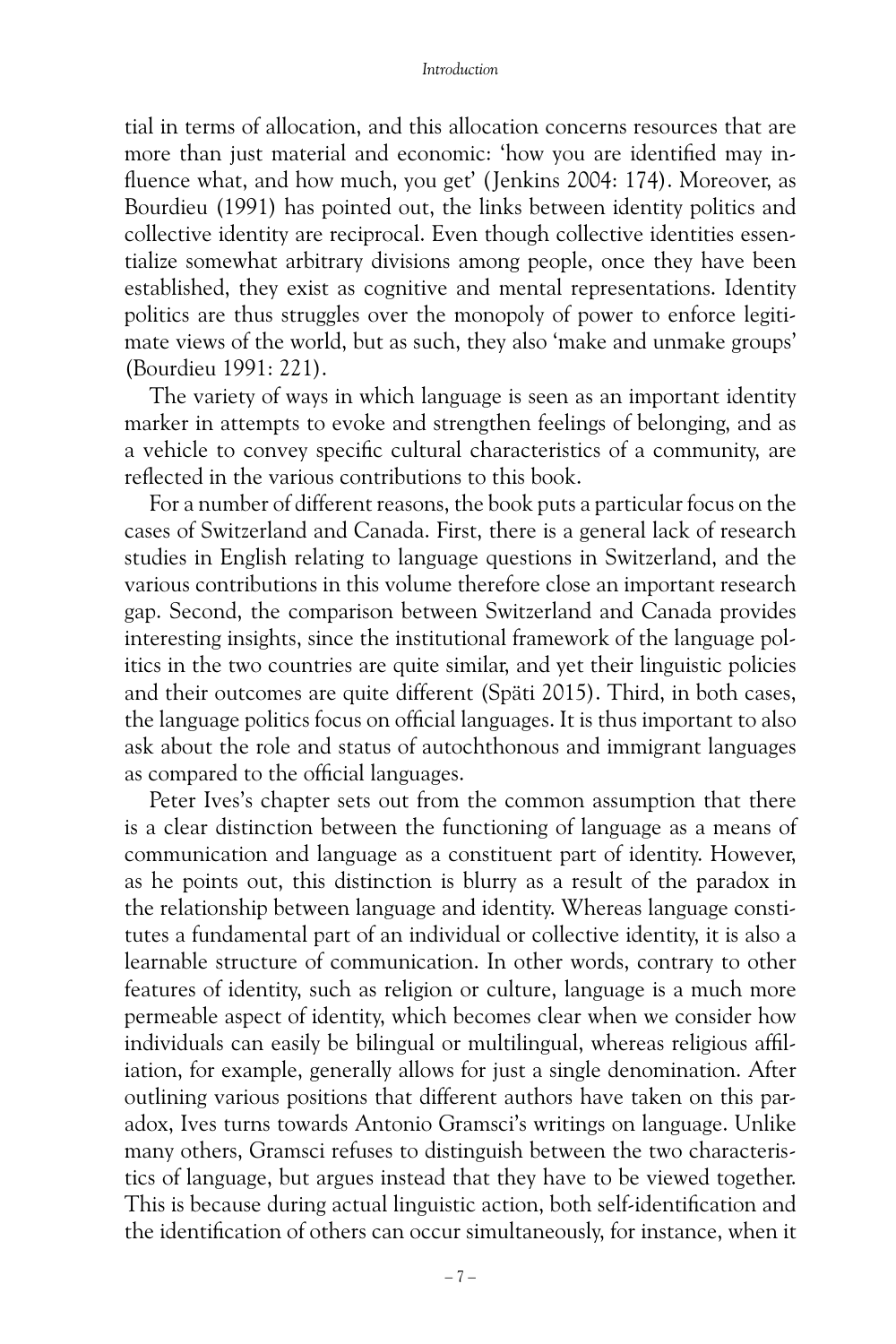is claimed that somebody who does not speak the national language does not belong to the nation.

Peter A. Kraus tackles the complex question of the accommodation of linguistic diversity within the European Union. By observing a repoliticization of language issues all over Europe, he argues that it is the expressive dimension of language that gives it its particular political importance. By acquiring a language, we are at the same time attached to a specific, culturally shaped collective identity. Linguistic recognition is therefore an important policy in order to accommodate diversity – as it presents itself within the European Union, to take one example. However, as Kraus points out, the language politics of the EU refer primarily to the cultural identities that are embodied by the nation-states concerned. Transnational or hybrid patterns of identification play a much smaller role. One can thus say that the EU's identity politics are primarily used in order to underpin the linguistic interests of the nation-states. On the other hand, the English language plays an important role within the EU, and its regular use in practice contradicts to some degree the professed multilingualism within the union. Another challenge emanates from immigration, which has further increased multilingualism within Europe. Kraus points to multilingual cities such as Barcelona or Helsinki, which offer laboratory-like conditions for examining complex linguistic situations and the responses to them suggested by contemporary language politics.

The following chapters deal with language politics within multilingual states containing national or autochthonous linguistic minorities. These examples show that the successful management of linguistic diversity depends on a number of variables ranging from the size of the linguistic groups to the distribution of power and resources and the instrumentalization of collective memories dealing with past injustices and oppression. As Claude Javeau demonstrates for the case of Belgium, the French language held a strong position in the newly founded nation-state, and it was only in the course of the twentieth century that the Flemish language slowly gained an equal standing. It was not only better economic resources and a higher political position that contributed to the dominance of Francophones, but also language ideology that denigrated Flemish as an uncivilized language unfit for educational purposes. The struggle for language equality was accompanied by a rise in Flemish nationalism, which to some degree eventually managed to supersede other identifications based on class. Within the Francophone language group, however, linguistic nationalism does not play an analogous role, and consequently, the ethnic turn that was observable in Flanders did not take place in Wallonia. For the moment, these circumstances prevent the undoing of the Belgian nation-state, whose future nonetheless remains very uncertain.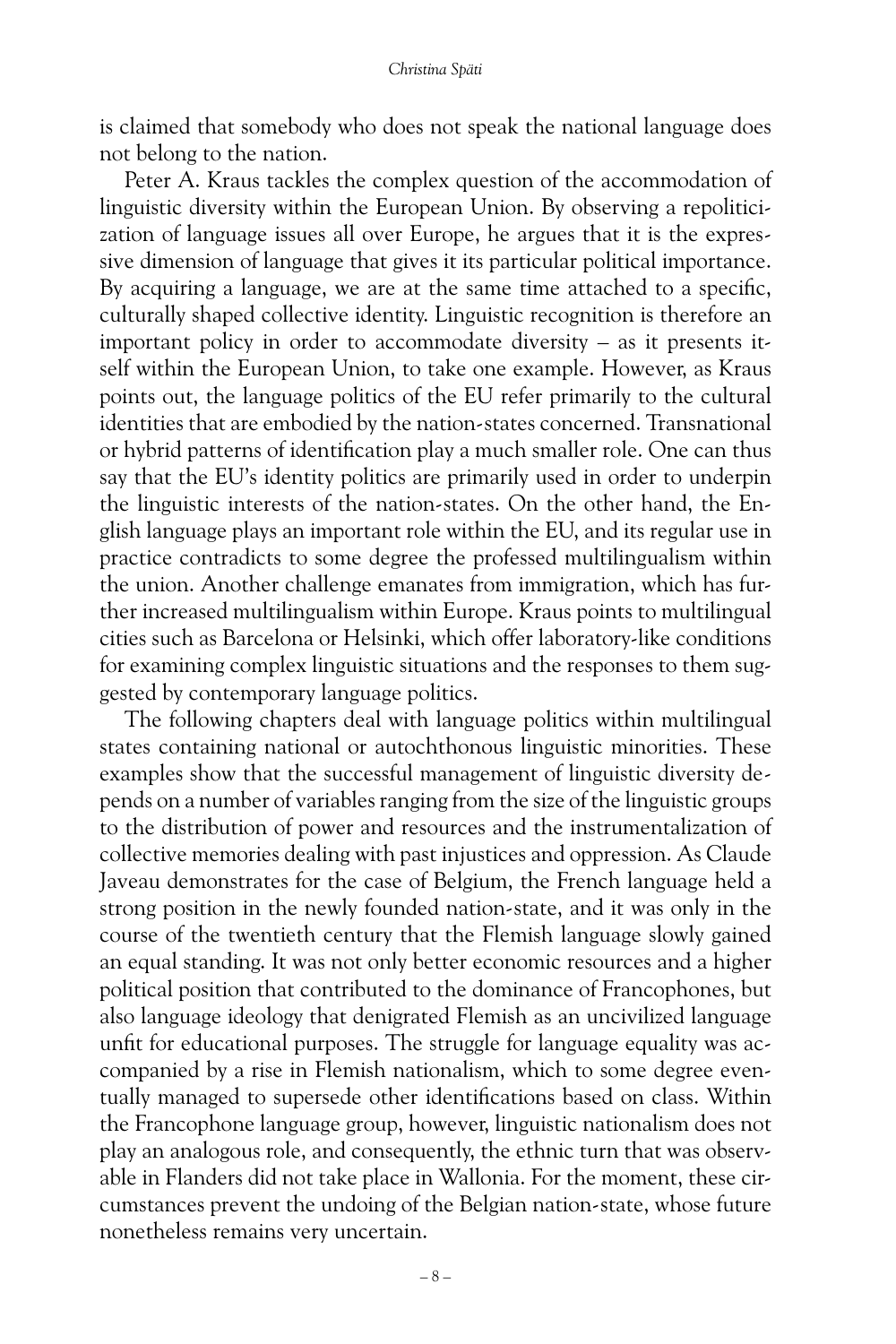The Swiss language situation is quite different from the Belgian one, as is shown in the chapter by Christina Späti. The protection of linguistic particularism was already codified in Switzerland's first constitution of 1848. As a consequence, it was possible to avoid the overt domination of one language group over others, as was the case in Belgium or Canada in the nineteenth century. Moreover, Switzerland did not see the formation of a linguistic nationalism, and political and intellectual elites strove to present Switzerland as an antithesis to the European model of one nation, one language. This does not mean, however, that concepts of identity tied to language questions play no role in Swiss political debates. Instead, a dilemma emerged between concepts of a plurilingual collective identity versus the idea that collective identity is closely linked to one language and one language only. In other words, the question is, how to uphold the idea of a plurilingual society when collective identity is usually assumed to be based on one single language?

As Manuel Meune's chapter shows, this dilemma is efficiently solved by the federalist structure of Switzerland and the important role that cantonal affiliation plays for large segments of its population. While no internal nationalist movement challenges the concept of Switzerland as a multilingual nation-state, considerable energy is sometimes invested in evoking monolingual collective identity at the level of the canton, or within a particular language group. As Meune demonstrates on the basis of his empirical research, the 'identity pyramids' obtained by questioning people about the order of importance of their proposed affiliations are highly complex. Ethnolinguistic affiliation, cantonal belonging and minority position all influence the construction of identity, which turns out to be multifaceted and variable.

Focusing on the endangered autochthonous languages in Canada, Donna Patrick's chapter examines the effects that state language politics towards indigenous languages have on the processes of identification within linguistic minority groups. The recognition of language rights plays an important role within identity politics and reinforces the acknowledgement of the importance of language education and the promotion of fluency and literacy in autochthonous languages. As Patrick demonstrates, Canadian language politics towards indigenous peoples has long been shaped by assimilationist policies. It was only in the 1960s and 1970s that a rights discourse permitted the formation of distinct linguistic and cultural identifications, which were accompanied by claims to fund bilingual schools and support language programmes. The case of the Inuit represents a particularly interesting example as a consequence of current processes in the Canadian Arctic. Various language initiatives seeking to unite Inuit within and across national borders offer new ways to imag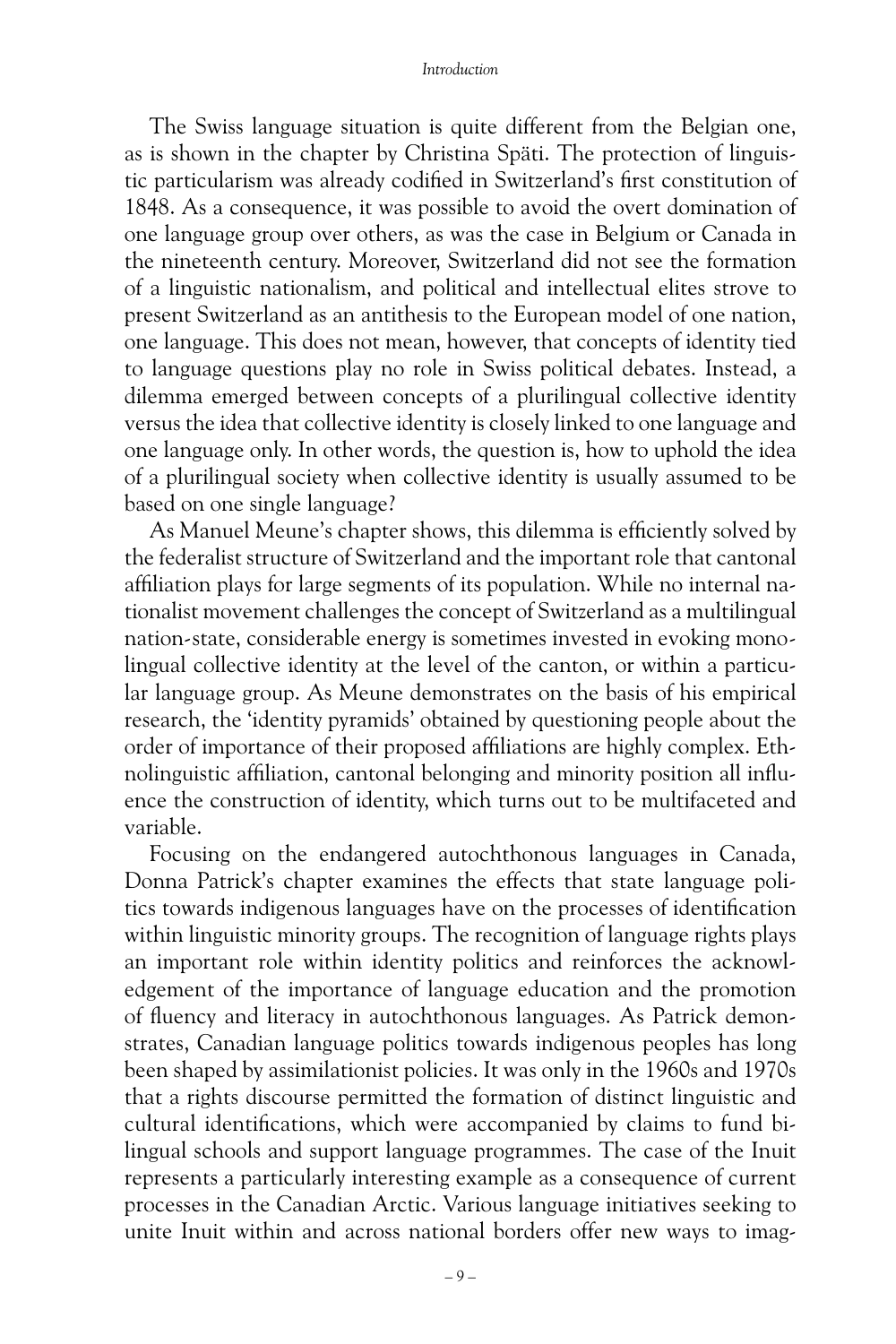ine identification processes at local, regional, national and international levels.

Linguistic diversity can be the result of the existence of national or indigenous minorities, or – as can increasingly be observed in many Western societies – of immigration. As Ronald Schmidt Sr. demonstrates in his chapter, the recent significant increase in immigration in the United States has modified the discursive role of language diversity in identity politics. This is because partisans of assimilationist language policies use the issue of immigration to frame language diversity in the United States as an immigrant phenomenon and consequently demand linguistic adaption within the framework of an English-only strategy. As a consequence of the increasing political success of assimilationism, bilingual education has been abolished in several states. As recent surveys have demonstrated, a language shift towards English is already frequent in the first generation of immigrants, and even more so in the subsequent generation. As Schmidt argues, however, it might be fruitful for Latino activists to counter these tendencies and redeploy the narrative of a multilingual United States.

Assimilationist policies regarding language also play an important role in Switzerland's migration politics, as is shown by Damir Skenderovic. Unlike the United States, Switzerland understands itself as an officially multilingual country. However, this linguistic diversity does not extend to migration languages. Instead, their presence is frequently seen as a threat to the traditional quadrilingualism. While in migration policy debates language competence is often understood as a key to integration, language also frequently serves as a marker of identity and a tool of delimitation towards other nontraditional linguistic groups. As Skenderovic demonstrates, the alleged fragility of the linguistic peace between the four traditional language groups served as an argument to reject a multilingualism that would also include migration languages. Eventually, identity politics based on language thus came to serve as a justification for a selective migration policy, on the pretext that immigration represents a threat to national identity.

Nicole Gallant's chapter also deals with the question of migration languages within an officially bilingual state. In Canada, official bilingualism demands the distribution of Francophone immigration to different parts of the country in order to maintain the linguistic equilibrium between Anglophones and Francophones in a country where the latter account for only 4.25 per cent of the total population outside of Québec. As Gallant shows, the strategies designed to foster Francophone immigration not only collide with the individually oriented official Canadian language and migration politics, but also fail to take communitarian concepts important to Francophone groups sufficiently into account. In practice, Francophone com-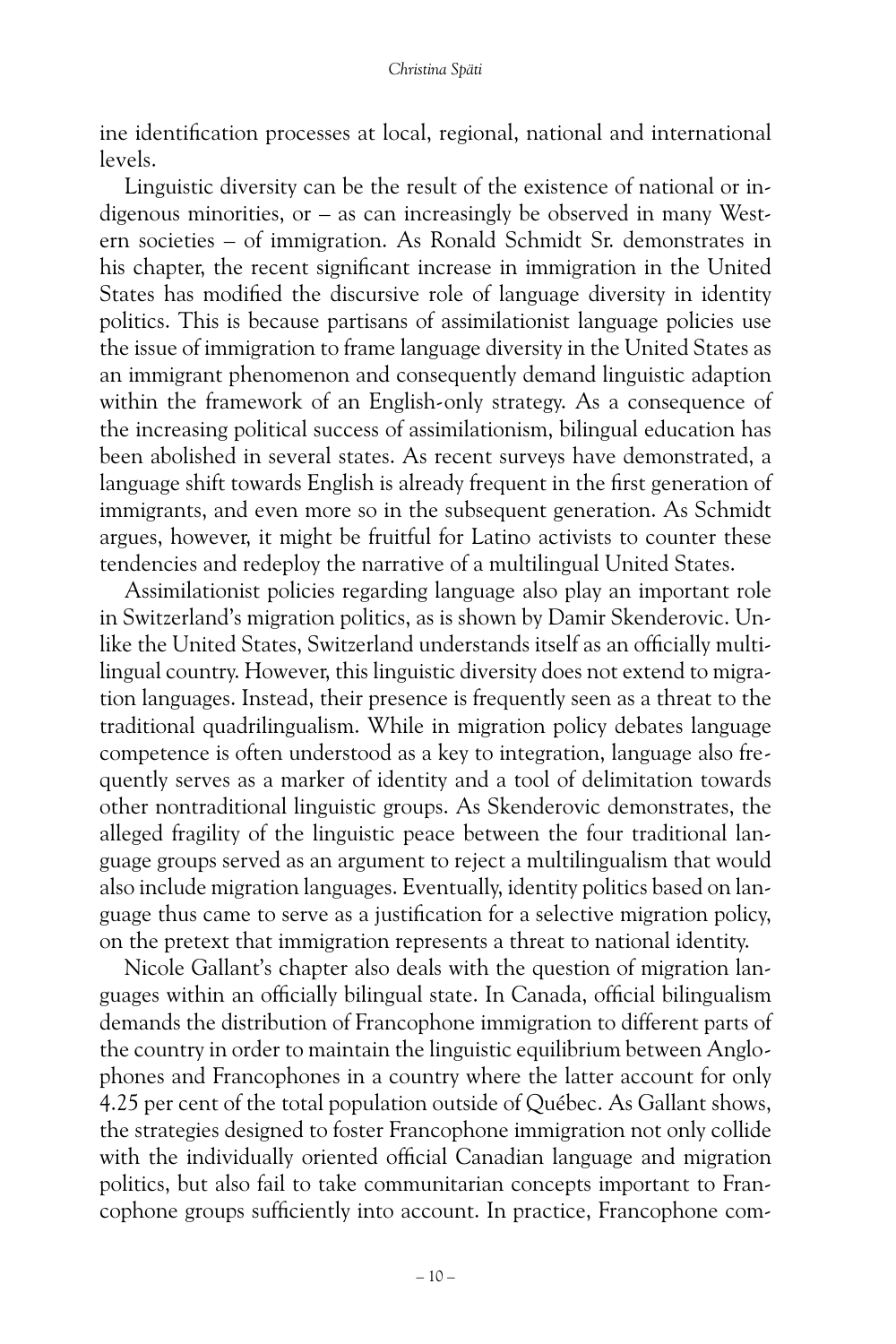munity organizations in various provinces function as important agents in integration strategies that aim at including new immigrants into the Francophone community. In order to do so, however, the Francophone minority outside Québec had to considerably adjust the imagining of their collective identity.

In the concluding chapter, Robert Gould points to the importance of power structures within language politics. Whereas in all the case studies examined in this book, efforts were made or are still being made to recognize linguistic diversity – efforts that demand considerable exertion from the power holders – other multilingual states have failed to avoid status conflicts among their language groups. As the example of Latvia shows, the framing of language groups plays an important role in reinforcing language politics. Negative attributes assigned to Russian residents are intended to underline demands to foster Latvian as the only official language. Some activists do not even shy away from linking Latvian language competence to citizenship in order to achieve this goal. This is another example of identity politics closely linked to language questions.

As the different chapters of this book show, the notion of collective identity plays various roles in language politics and in the way that language is perceived. Language as such remains a rather weak identity marker. Individuals, societies and institutions may be multilingual, languages can be learned or forgotten due to migration and language shifts occur over generations, resulting in language loss. Yet language appears to play an important role in identity politics, for majorities as well as for minorities, and for inclusive as well as for exclusive purposes. Identity politics thus expresses itself in politics of recognition and misrecognition, in which language is used as an expression of sameness and of difference, of belonging and of dissociation. Language and identity politics continue to take their place at the top of political agendas in contemporary Western societies.

**Christina Späti** is an associate professor of contemporary history at the University of Fribourg. In 2008/9, she was a visiting scholar at the McGill Institute for the Study of Canada. Between 2006 and 2010 she codirected the SNSF-funded research project 'Language and Identity Politics'. Her research focuses on language politics in multilingual states, institutional and societal bilingualism, anti-Zionism and antisemitism, and 1968 in Western Europe, with a particular emphasis on Switzerland. Her recent books include *Sprache als Politikum: Ein Vergleich der Schweiz und Kanadas seit den 1960er Jahren* (Augsburg: Wißner, 2015) and *Die 68er Jahre in der Schweiz: Aufbruch in Politik und Kultur* (Baden: hier+jetzt, 2012, with Damir Skenderovic).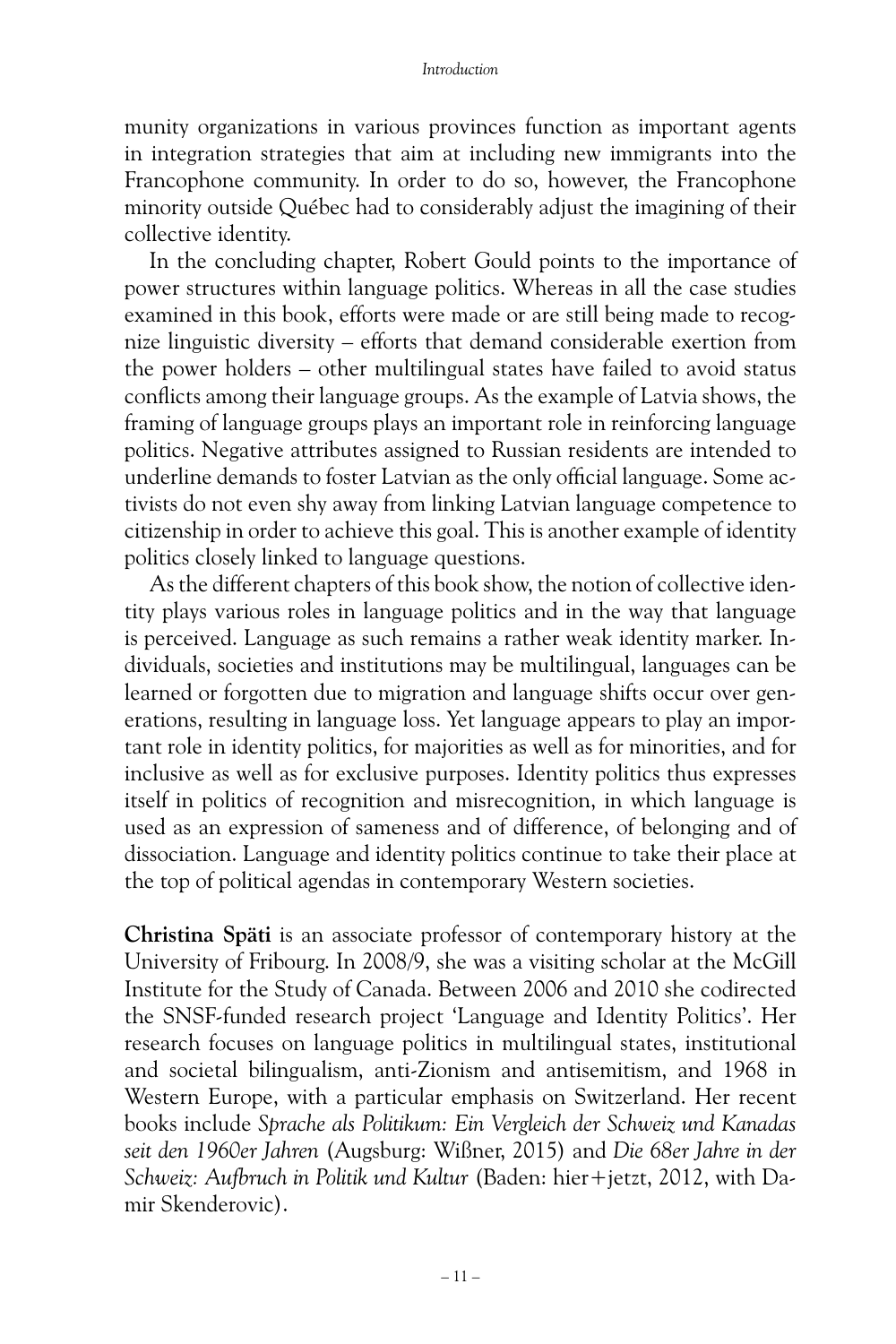### **Notes**

1. For a critique of this dichotomy, see Peter Ives's chapter in this book.

## **References**

- Anderson, B. 1991. Imagined Communities: Reflections on the Origin and Spread of National*ism.* London: Verso.
- Assmann, J. 2007. *Das kulturelle Gedächtnis: Schrift, Erinnerung und politische Identität in frühen Hochkulturen.* Munich: Beck.
- Bendle, M.F. 2002. 'The Crisis of "Identity" in High Modernity', *British Journal of Sociology* 53(1): 1–18.
- Blommaert, J. and J. Verschueren. 1998. 'The Role of Language in European Nationalist Ideologies', in B.B. Schieffelin, K.A. Woolard and P.V. Kroskrity (eds), *Language Ideologies: Practice and Theory.* New York and Oxford: Oxford University Press, pp. 189–210.
- Bourdieu, P. 1991. *Language and Symbolic Power: The Economy of Linguistic Exchanges.* Cambridge: Polity Press (in association with Basil Blackwell).
- Brubaker, R. and F. Cooper. 2000. 'Beyond "Identity"', *Theory and Society* 29: 1–47.
- Calhoun, C. 1994. 'Social Theory and the Politics of Identity', in C. Calhoun (ed.), *Social Theory and the Politics of Identity.* Malden, MA, and Oxford: Blackwell, pp. 9–36.
- Castells, M. 1997. *The Power of Identity.* Oxford: Blackwell.
- Connor, W. 1994. *Ethnonationalism: The Quest for Understanding.* Princeton, NJ: Princeton University Press.
- Dittrich, E.J. and. F.-O. Radtke. 1990. 'Einleitung: Der Beitrag der Wissenschaft zur Konstruktion ethnischer Minderheiten', in E.J. Dittrich and F.-O. Radtke (eds), *Ethnizität: Wissenschaft und Minderheiten.* Opladen: Westdeutscher Verlag, pp. 11–40.
- Dusche, M. 2010. *Identity Politics in India and Europe.* Los Angeles: Sage.
- Farred, G. 2000. 'Endgame Identity? Mapping the New Left Roots of Identity Politics', *New Literary History* 31(4): 627–48.
- Fishman, J.A. 1996. 'Language and Ethnicity: The View from Within', in F. Coulmas (ed.), *The Handbook of Sociolinguistics.* Oxford: Blackwell, pp. 327–43.
- Fraser, N. 1995. 'From Redistribution to Recognition? Dilemmas of Justice in a "Postsocialist" Age', *New Left Review* 212: 68–93.
- Geertz, C. 1973. *The Interpretation of Cultures: Selected Essays.* New York: Basic Books.
- Gellner, E. 1983. *Nations and Nationalism.* Ithaca, NY: Cornell University Press.
- Giddens, A. 1991. *Modernity and Self-Identity: Self and Society in the Late Modern Age.* Cambridge: Polity Press.
- Gleason, P. 1983. 'Identifying Identity: A Semantic History', *The Journal of American History* 69(4): 910–31.
- Hamers, J.F. and M. Blanc 2000. *Bilinguality and Bilingualism,* 2nd ed. Cambridge: Cambridge University Press.
- Hobsbawm, E. 1990. *Nations and Nationalism since 1780: Programme, Myth, Reality.* Cambridge: Cambridge University Press.
- Honneth, A. 1995. *The Struggle for Recognition: The Moral Grammar of Social Struggles.* Cambridge: Polity Press.
- Irvine, J. 1989. 'When Talk Isn't Cheap: Language and Political Economy', *American Ethnologist* 16: 248–67.
- Ivanič, R. 1998. *Writing and Identity: The Discoursal Construction of Identity in Academic Writing.* Amsterdam and Philadelphia: John Benjamins.
- Jenkins, R. 2004. *Social Identity,* 2nd ed. London and New York: Routledge.